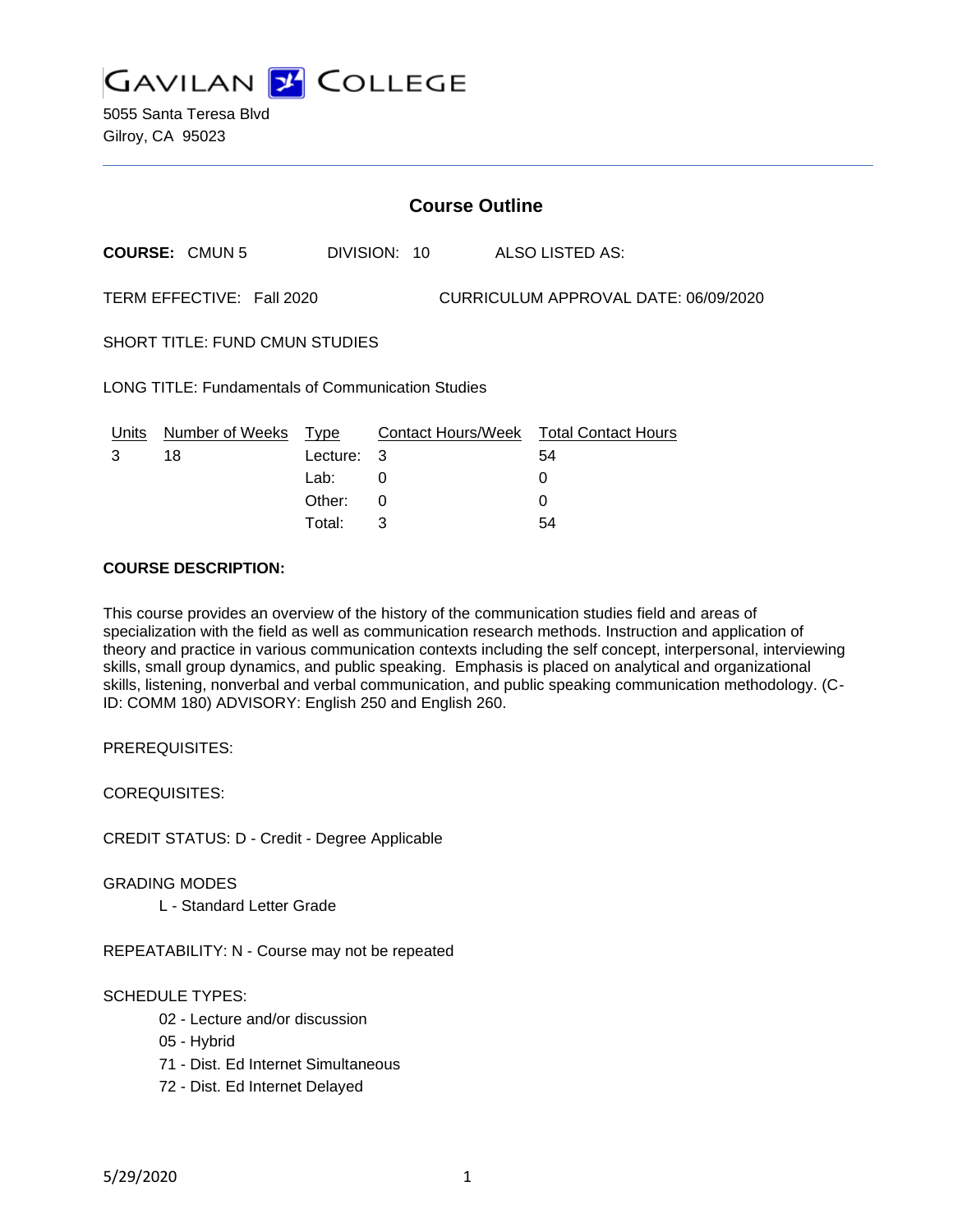## **STUDENT LEARNING OUTCOMES:**

1. Students will demonstrate effective oral presentation skills through extemporaneous delivery.

Measure of assessment: Class discussion, role playing, group projects

Year assessed, or planned year of assessment: 2014

2. Students will construct organized, logical and well supported written reflection papers and outlines for oral presentations regarding diverse world perspectives of communication between individuals and communities.

Measure of assessment: Class discussions, group projects, role playing, oral reports Year assessed, or planned year of assessment: 2014

3. Students will locate, analyze and evaluate research of printed materials and electronic resources and apply the information in the formulation of speeches. Groups will plan, propose and execute small group projects.

Measure of assessment: Group project, oral reports, demonstration Year assessed, or planned year of assessment: 2014

4. Students will recognize and identify effective oral presentation skills including types of speeches, organization, ethical communication, delivery and visual aids.

Measure of assessment: Written exams, papers

Year assessed, or planned year of assessment: 2014

5. Students will demonstrate how to effectively communicate and listen during classroom discussion, peer presentations, and in a small group setting among diverse groups of people.

Measure of assessment: Speech evaluations, class activities

Year assessed, or planned year of assessment: 2014

6. Students will participate in information sharing, decision making and problem solving discussions while critically discussing and comparing theory and research methods of human communication.

Measure of assessment: Group projects, written exams, papers

Year assessed, or planned year of assessment: 2014

7. Students will demonstrate conflict management and leadership skills in group interactions. Measure of assessment: Group projects

Year assessed, or planned year of assessment: 2014

8. Students will be able to recognize and analyze communication theories, communication research methods, and be able to apply basic concepts of communication to real life situations.

Measure of assessment: Written exams, papers

Year assessed, or planned year of assessment: 2014

9. Students will have improved awareness and understanding of various cultures and social foundations of human communication and the world around them, including ethical perspective taking in communication and communication research methods.

Measure of assessment: Written exams, papers

Year assessed, or planned year of assessment: 2014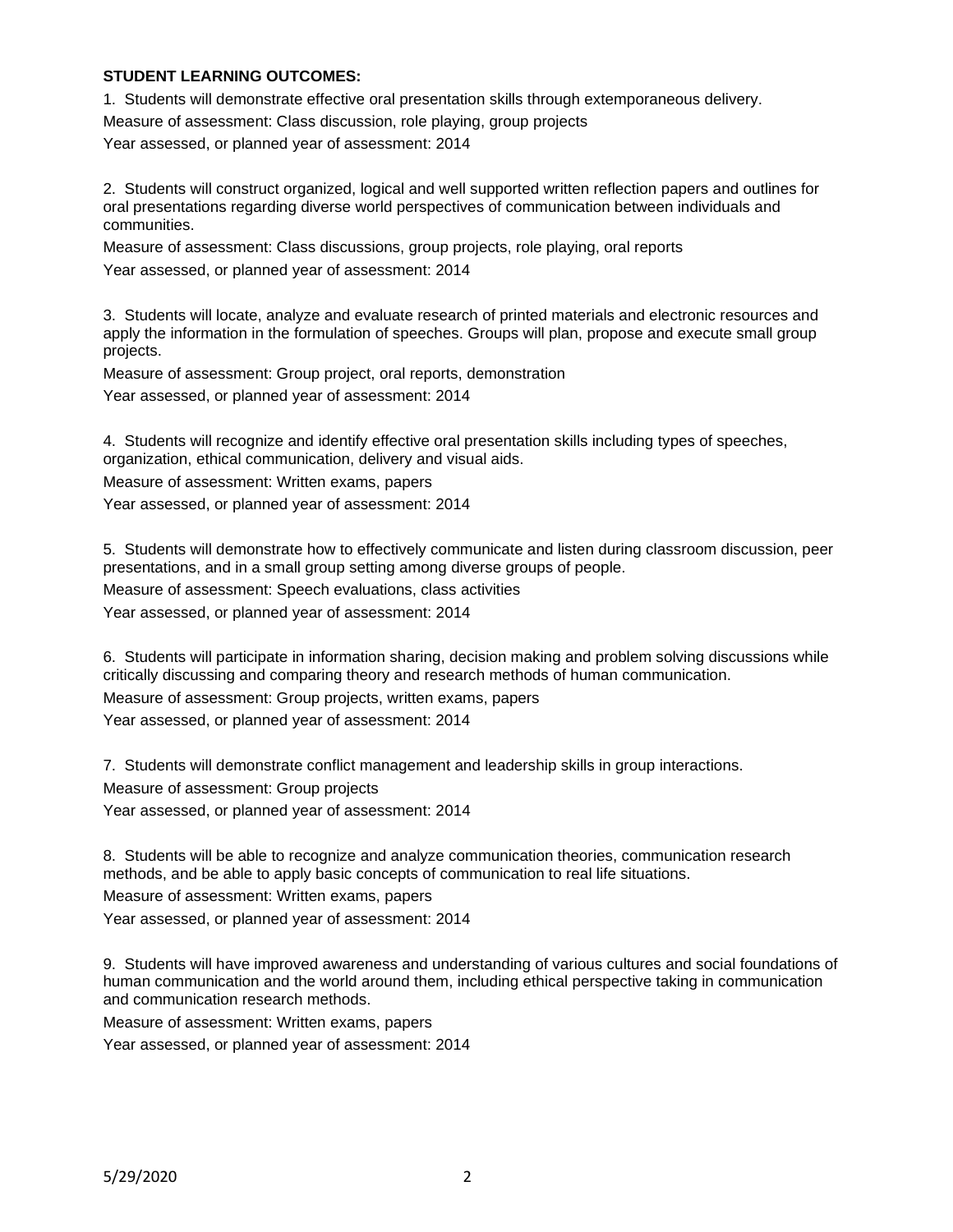10. Students will be able to recognize, analyze and understand the history and specializations of the Communication Studies field/discipline.

Measure of assessment: Papers, Written exams

Year assessed, or planned year of assessment: 2014

## **CONTENT, STUDENT PERFORMANCE OBJECTIVES, OUT-OF-CLASS ASSIGNMENTS**

Curriculum Approval Date: 06/09/2020 3 Hours Introduction to Communication Skills/Orientation to course and review of expectations Communication in a Culturally Diverse world/society, ethical communication History of Communication studies field/discipline, introduction to specializations in Communication Studies, and critical analysis of Communication theories and research methods. Introduce a classmate Assignment: Chapters 1-3 3 Hours Communication and the Self Concept: Who are you? Communication and Perception / Language and Meaning-Intercultural Communication Assignment: Chapters 4-6 3 Hours Listening Skills Research methods used in Communication Studies Ethical and historical perspectives in Communication Verbal versus Non-Verbal Communication Assignment: Chapters 7-8 3 Hours Interpersonal Communication/Interviewing Skills Assignment: Reflection - Written Assignment 3 Hours Small Group Communication: Lecture & Group Assignment/Survival Skills Scenario (Problem Solving and Decision Making) Assignment: Chapters 9-13 3 Hours Small Group Communication: Leadership Skills In-Class Group Work/Survival Skills Scenario Assignment 3 Hours Small Group Communication: (1) Group work for Assignment (2) Group Presentations Small Group Communication: (1) Group work for Assignment (2) Group Presentations Assignment: Chapters 14-17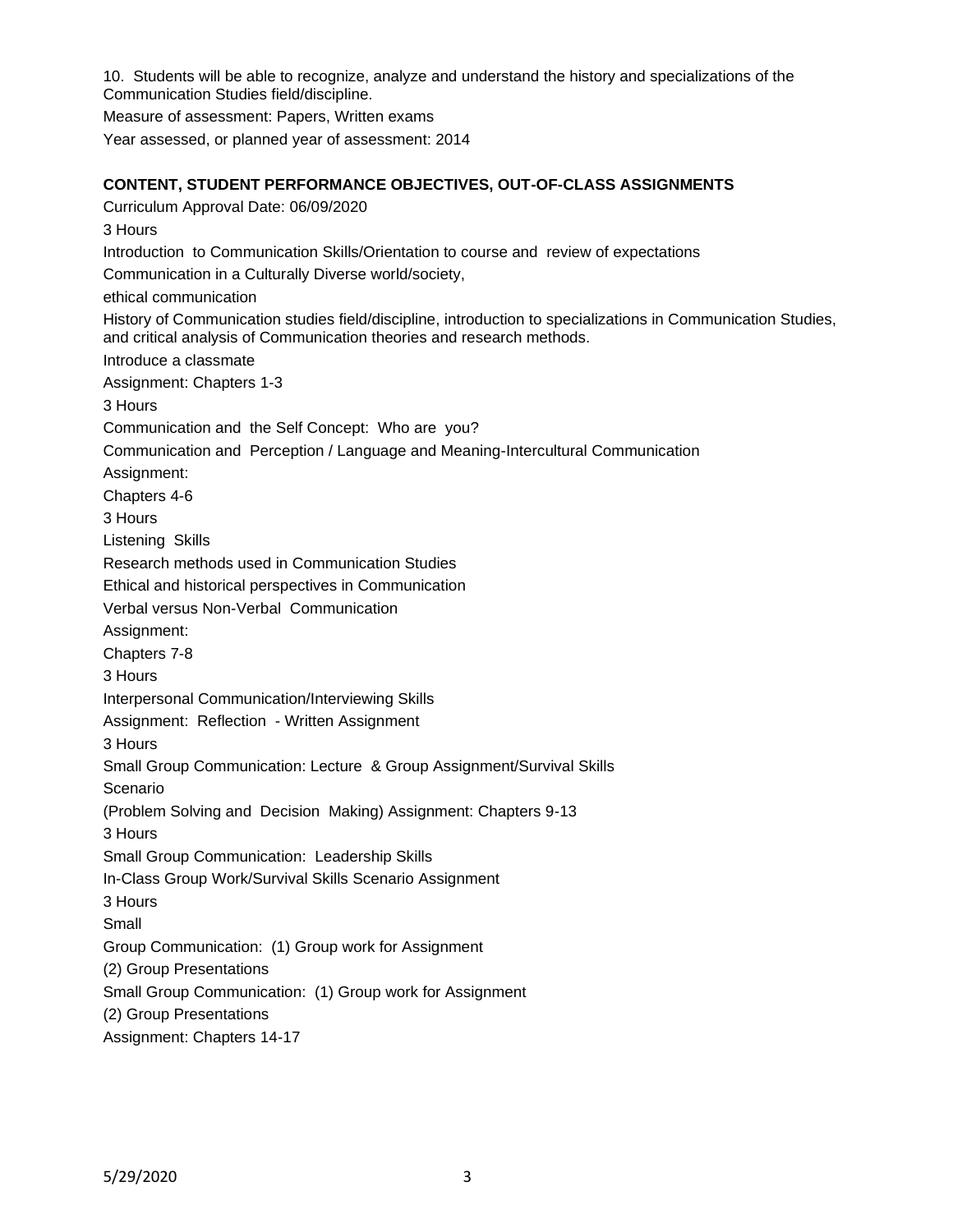3 Hours Introduction to Public Speaking/The Informative Speech Defined Speech Apprehension Survival Skills Research/Outlining Skills/Audience Analysis/credibility of sources Assignment: Informative Speech Outline 3 Hours Incorporation of sources into Informative Speech outline In-Class Outlining Skills Workshop/credibility of sources/APA References Page Presentation Skills/Use of visuals in presentation Assignment: Informative Speech Outline Packet 3 Hours Impromptu Speech Presentations: Include 1 visual Instructor/Peer critique of Informative Outline Packet 3 Hours Informative Speech **Presentations** Assignments: Self Evaluations 3 Hours Informative Speech Presentations Assignments: Self Evaluations/ Begin research for Persuasive Speech: Critical thinking and ethical research examined / Read Chapter 18 3 Hours The Persuasive Speech Defined -Brainstorming/Researching topics for Persuasive Speech - What is a credible/ethical source? Ethical perspectives in Communication and Worldviews How to include both sides and take a stand Aristotle & Reasoning (fallacies in thinking) Assignment: Continue research/Draft Persuasive Speech Outline 3 Hours Persuasive Strategies/ Monroe's Motivated Sequence/Weaving the source materials into the outline/speech/APA Reference Page Assignment: Outline for Persuasive Speech Presentation 3 Hours Persuasive Speech Presentations ? Include 3 different types of visuals/Review for Final Examination Assignment: Self Evaluation/Study for Final Exam 3 Hours Persuasive Speech Presentations ? Include 3 different types of visuals/Review for Final Examination Assignment: Self Evaluation/Study for Final Exam 3 Hours

## **METHODS OF INSTRUCTION:**

Course to be taught through lecture, in-class role play and exercises, film/video, class discussion, and library and Internet research. Required assignments include reflection papers; individual and small group collaborative projects; final exam.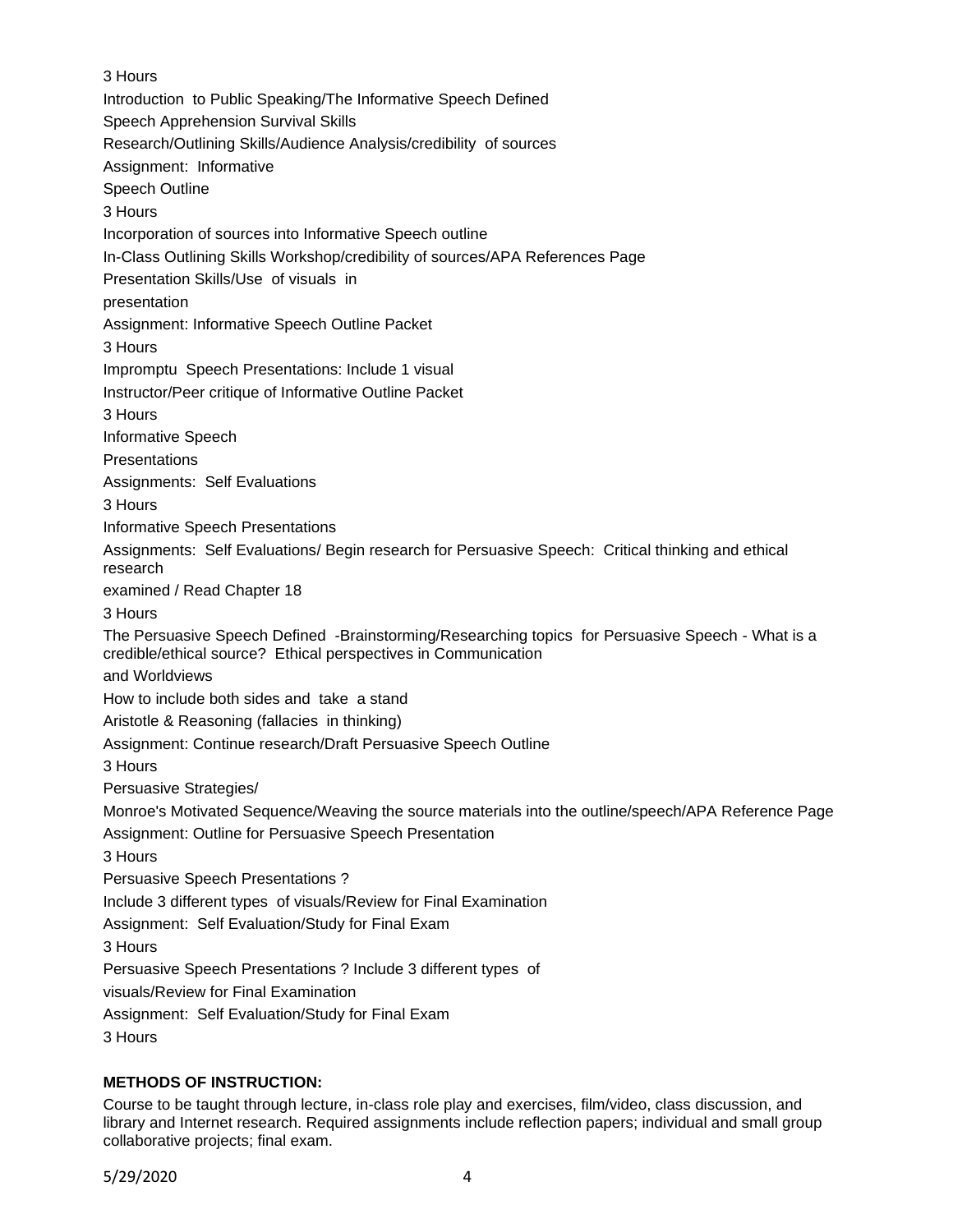## **OUT OF CLASS ASSIGNMENTS:**

Required Outside Hours: 13

Assignment Description: Discussion board contributions and peer speech evaluation forms will be completed on a weekly basis

Required Outside Hours: 80

Assignment Description:

Preparation, Research, Outlining, and Practicing of Speeches -

Speech 1 The Letter

Students are required to read The Letter followed by write a letter to their mentor (someone who has made a positive impact on their lives). This could be someone from their past to their present. It could've been their fourth grade teacher, coach, pastor, family friend, anyone that they recall as being a pivot person in shaping them and the direction they've taken in life. Once the letter is written, it will be delivered orally to the person as well as a final, polished hard copy of the letter to leave with the recipient. An oral presentation of the event will follow in class, showing a video (with permission from the recipient) as well as a reflection about the moment and the details of the impact the person has made.

Speech 2, The Interview

Students will research, interview, and deliver a presentation on a career that they are interested in pursuing. Interview techniques will be taught and brought to fruition by conducting a live interview. Research and support with current statistics and supporting materials will help to substantiate the presentation.

Speech 3 The Informative

Students receive a TIME or National Geographic Magazine and are required to read the cover story and deliver an informative speech on the topic. In addition to reading the article, students are required to find four additional credible resources and type an outline with works cited page, practice, prepare a slide show presentation, and present.

Speech 4 The Intercultural Experience

Students will be assigned a group, an intercultural topic, and a series of requirements to prepare an extensive presentation 30-40 minutes in length incorporating research, video analysis, class activity, and handout to further the understanding of intercultural communication across cultures while working in diverse groups outside of class.

Required Outside Hours: 15

Assignment Description: Two online exams will required extensive studying and reading from the textbook as well as lecture slides.

#### **METHODS OF EVALUATION:**

Writing assignments Percent of total grade: 20.00 % Percent range of total grade: 20 % to 25 % Written Homework Reading Report Essay Exams Term or Other Papers Other: Outlines, References Problem-solving assignments Percent of total grade: 10.00 % Percent range of total grade: 10 % to 15 % Quizzes Exams Other: Small Group Assignments Skill demonstrations Percent of total grade: 40.00 % Percent range of total grade: 40 % to 50 % Class Performance/s Objective examinations Percent of total grade: 5.00 %